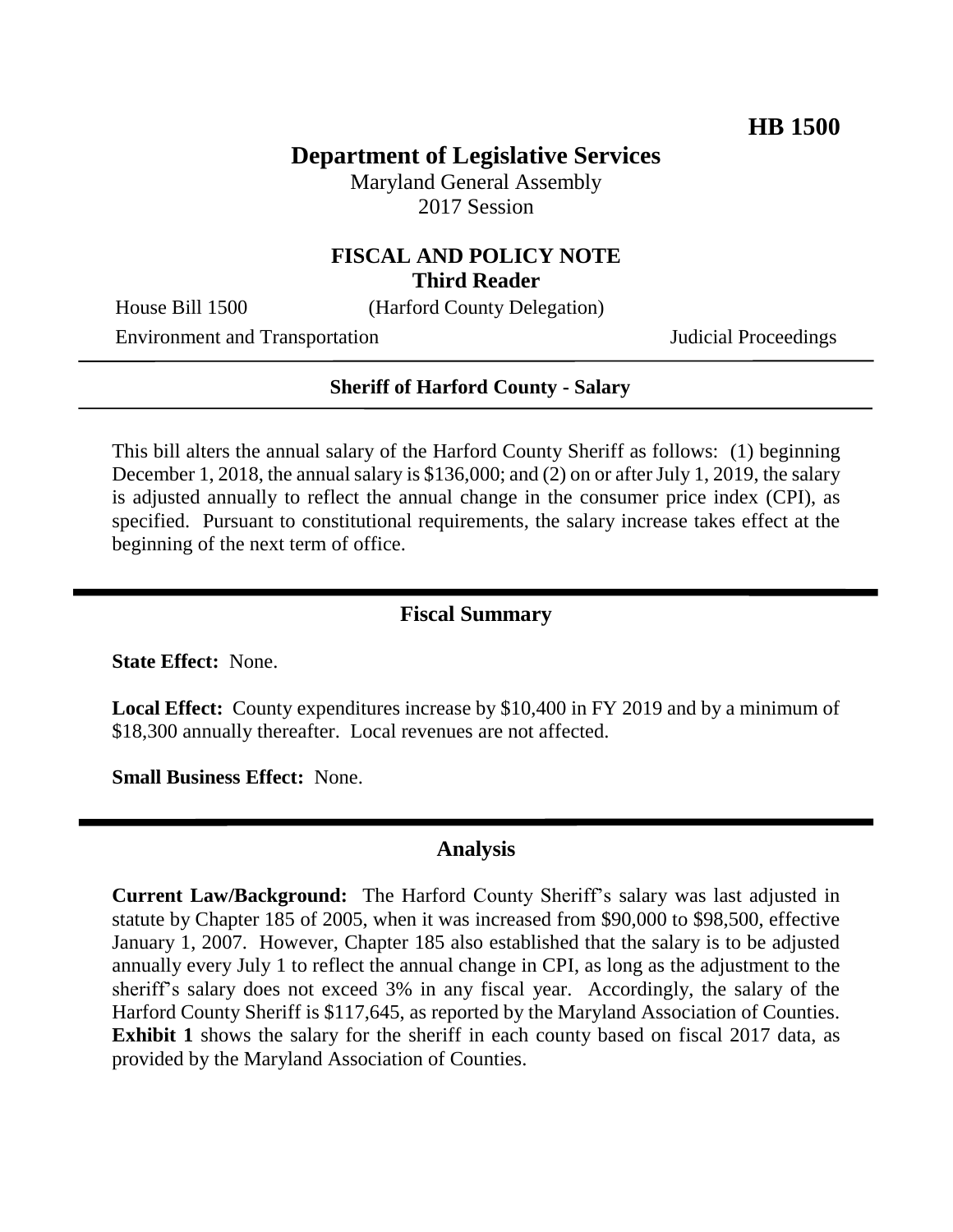| County                | Salary   |
|-----------------------|----------|
| Allegany              | \$70,000 |
| Anne Arundel          | 132,999  |
| <b>Baltimore City</b> | 132,600  |
| <b>Baltimore</b>      | 90,000   |
| Calvert               | 90,480   |
| Caroline              | 80,000   |
| Carroll               | 90,001   |
| Cecil                 | 75,075   |
| Charles               | 124,387  |
| Dorchester            | 89,500   |
| Frederick             | 125,000  |
| Garrett               | 85,000   |
| Harford               | 117,645  |
| Howard                | 91,000   |
| Kent                  | 85,000   |
| Montgomery            | 159,786  |
| Prince George's       | 154,333  |
| Queen Anne's          | 132,000  |
| St. Mary's            | 102,000  |
| Somerset              | 60,000   |
| Talbot                | 79,567   |
| Washington            | 88,000   |
| Wicomico              | 95,000   |
| Worcester             | 88,000   |

# **Exhibit 1 Sheriff Salaries Fiscal 2017**

Source: Maryland Association of Counties

Article III, § 35 of the Maryland Constitution prohibits the salary or compensation of any public officer from being increased or diminished during the individual's term of office, except those whose full term is fixed by law in excess of four years. According to a Letter from the Counsel to the General Assembly, dated January 17, 1978, salary increases that are to be implemented over a period of time are permissible if implemented before the beginning of the term.